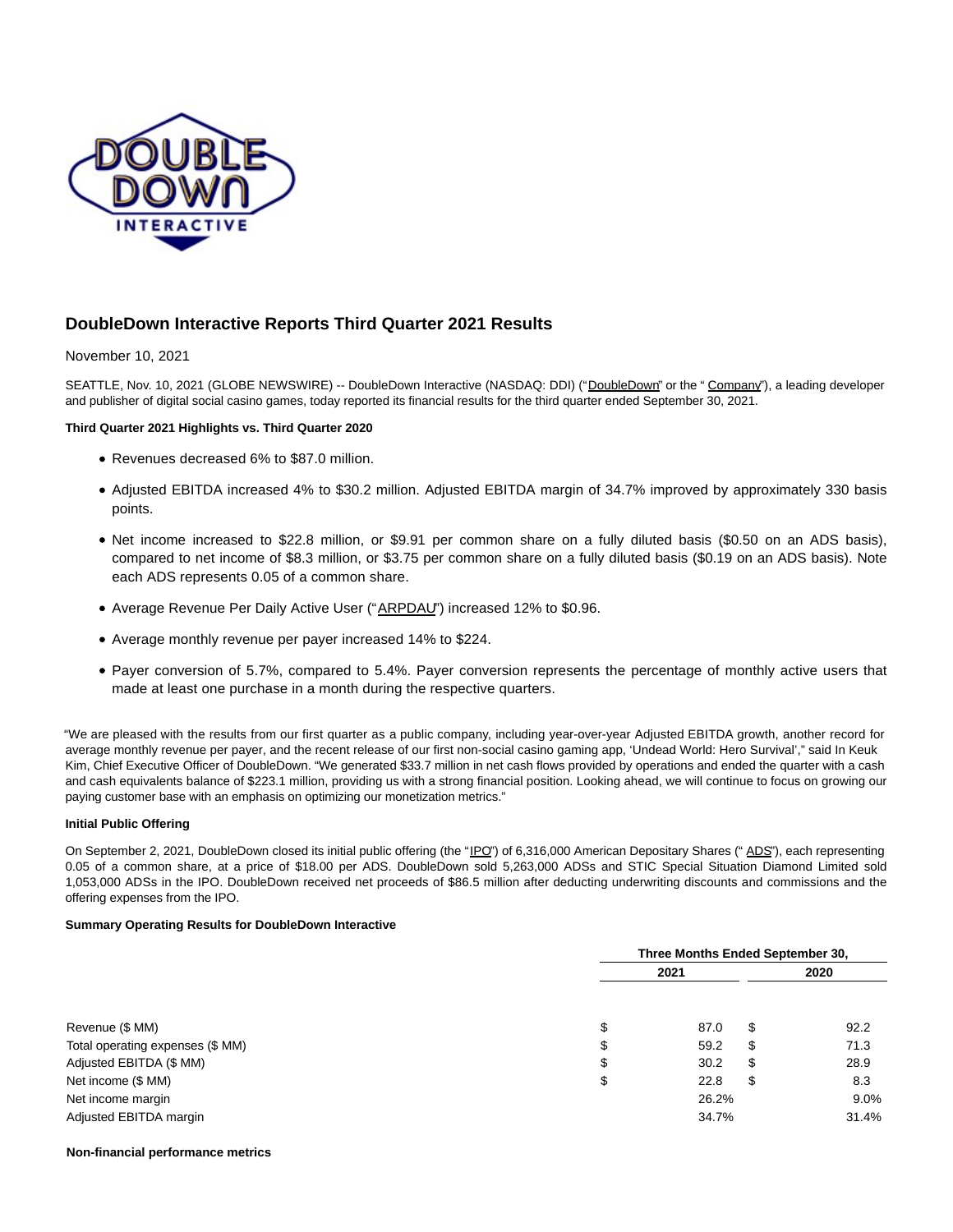| Average MAUs (000s)               | 2.255 | 2,894 |
|-----------------------------------|-------|-------|
| Average DAUs (000s)               | 986   | 1.169 |
| ARPDAU                            | 0.96  | 0.86  |
| Average monthly revenue per payer | 224   | 196   |
| Payer conversion                  | 5.7%  | 5.4%  |

## **Third Quarter 2021 Financial Results**

Revenue in the third quarter was \$87.0 million, down 5.6% from the same year-ago quarter mainly due to the easing of stay-at-home initiatives compared to the height of COVID-19 prevention measures in the prior year.

Operating expenses in the third quarter were \$59.2 million, down 16.9% from the same year-ago quarter. The decrease was primarily due to decreases in sales & marketing costs and depreciation & amortization expenses from the same quarter in 2020.

Net income in the third quarter increased to \$22.8 million, or \$9.91 per common share on a fully diluted basis (\$0.50 on an ADS basis), compared to net income of \$8.3 million, or \$3.75 per common share on a fully diluted basis (\$0.19 on an ADS basis), in the same year-ago quarter. Note each ADS represents 0.05 of a common share.

Adjusted EBITDA in the third quarter increased to \$30.2 million compared to \$28.9 million in the same year-ago quarter.

Net cash flows provided by operating activities for the three months ended September 30, 2021 was \$33.7 million compared to \$22.7 million in the same year-ago quarter.

#### **Conference Call**

DoubleDown will hold a conference call today (November 10, 2021) at 5:00 p.m. Eastern Time (2:00 p.m. Pacific Time) to discuss these results. A question-and-answer session will follow management's presentation.

To participate, please dial the number below at least five minutes prior to the start time and ask for the DoubleDown Interactive conference call.

U.S. dial-in number: 1-888-705-0418 International number: 1-929-517-9007 Conference ID: 2667354

The conference call will broadcast live and be available for replay [here o](https://www.globenewswire.com/Tracker?data=aJ7gCCyaXFyNZP0bZK-gS0b4r4mPXRt19IclrRhVWx7MP-HWKxh0OFnM6YMJVAJqyZjFoX8MVoHs7Vk2rHXNBDXgrqe8E6XjchjQW8mXaqY=)r at the below dial in.

Toll-free replay number: 1-855-859-2056 International replay number: 1-404-537-3406 Conference ID: 2667354 A replay of the call will be available after 8:00 p.m. Eastern Time through December 10, 2021 at 8:00 p.m. Eastern Time.

# **About DoubleDown Interactive**

DoubleDown Interactive, Co. Ltd. is a leading developer and publisher of digital games on mobile and web-based platforms. We are the creators of multi-format interactive entertainment experiences for casual players, bringing authentic Vegas entertainment to players around the world through an online social casino experience. Our flagship title, DoubleDown Casino, has been a fan-favorite game on leading social and mobile platforms for years, entertaining millions of players worldwide with a lineup of classic and modern games.

#### Safe Harbor Statement

Certain statements contained in this press release are "forward-looking statements" about future events and expectations for purposes of the safe harbor provisions under the United States Private Securities Litigation Reform Act of 1995. Forward-looking statements are based on our beliefs, assumptions, and expectations of industry trends, our future financial and operating performance, and our growth plans, taking into account the information currently available to us. These statements are not statements of historical fact. We have based these forward-looking statements on our current expectations and assumptions about future events. While our management considers these expectations and assumptions to be reasonable, they are inherently subject to significant business, economic, competitive, regulatory and other risks, contingencies and uncertainties, most of which are difficult to predict and many of which are beyond our control. Therefore, you should not place undue reliance on such statements. Words such as "anticipates," believes," "continues," "estimates," "expects," "goal," "objectives," "intends," "may," "opportunity," "plans," potential," "near-term," long-term," "projections," "assumptions," "projects," "guidance," "forecasts," "outlook," "target," "trends," "should," "could," "would," "will," and similar expressions are intended to identify such forward-looking statements. We qualify any forward-looking statements entirely by these cautionary factors. We assume no obligation to update or revise any forward-looking statements for any reason or to update the reasons actual results could differ materially from those anticipated in these forward-looking statements, even if new information becomes available in the future.

#### Use and Reconciliation of Non-GAAP Financial Measures

In addition to our results determined in accordance with the accounting principles generally accepted in the United States of America ("GAAP"), we believe the following non-GAAP financial measure is useful in evaluating our operating performance. We present "adjusted earnings before interest, taxes, depreciation and amortization" (" Adjusted EBITDA") because we believe it assists investors and analysts by facilitating comparison of periodto-period operational performance on a consistent basis by excluding items that we do not believe are indicative of our core operating performance. The items excluded from the Adjusted EBITDA may have a material impact on our financial results. Certain of those items are non-recurring, while others are non-cash in nature. Accordingly, the Adjusted EBITDA is presented as supplemental disclosure and should not be considered in isolation of, as a substitute for, or superior to, the financial information prepared in accordance with GAAP, and should be read in conjunction with the financial statements furnished in our Form 6-K to be filed with the SEC.

In our reconciliation from our reported GAAP "net income before provision for taxes" to our Adjusted EBITDA, we eliminate the impact of the following fourline items: (i) remeasurement gains; (ii) acquisition expenses; (iii) amortization expenses related to intangible assets acquired; and (iv)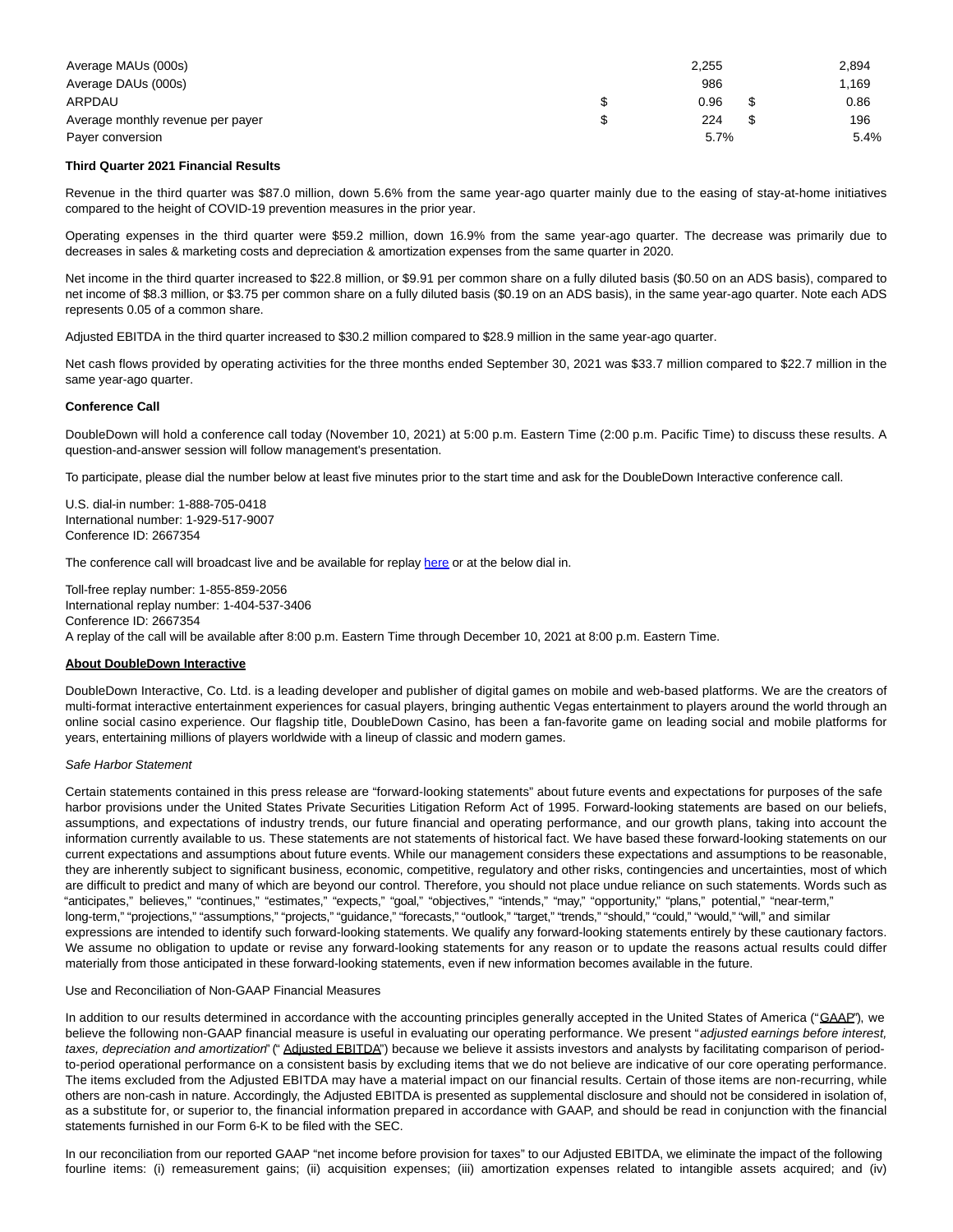depreciation expense. The below table sets forth the full reconciliation of our non-GAAP measures:

| <b>Reconciliation of non-GAAP measures</b>             |    | <b>Three Months Ended</b><br>September 30, |      |       |      | <b>Nine Months Ended</b> |      |       |  |
|--------------------------------------------------------|----|--------------------------------------------|------|-------|------|--------------------------|------|-------|--|
|                                                        |    |                                            |      |       |      | September 30,            |      |       |  |
| (in millions, except percentages)                      |    | 2021                                       |      | 2020  |      | 2021                     |      | 2020  |  |
| Net income                                             | \$ | 22.8                                       | \$   | 8.3   | - \$ | 60.7                     | \$   | 38.2  |  |
| Income tax expense                                     |    | 7.2                                        |      | 5.8   |      | 16.7                     |      | 16.5  |  |
| Income before tax                                      |    | 30.0                                       |      | 14.1  |      | 77.4                     |      | 54.7  |  |
| Adjustments for:                                       |    |                                            |      |       |      |                          |      |       |  |
| Depreciation and amortization                          |    | 2.4                                        |      | 8.0   |      | 15.7                     |      | 23.9  |  |
| Loss contingency                                       |    |                                            |      |       |      | 3.5                      |      |       |  |
| Interest expense                                       |    | 0.5                                        |      | 0.7   |      | 1.5                      |      | 10.1  |  |
| Foreign currency transaction/remeasurement (gain) loss |    | (0.8)                                      |      | 0.7   |      | (1.4)                    |      | (3.4) |  |
| Other income (expense), net                            |    | 1.9                                        |      | (5.4) |      | 2.4                      |      | (5.1) |  |
| <b>Adjusted EBITDA</b>                                 | \$ | 30.2                                       | - \$ | 28.9  | \$   | 94.3                     | - \$ | 90.4  |  |
| Adjusted EBITDA margin                                 |    | 34.7%                                      |      | 31.4% |      | 34.0%                    |      | 33.9% |  |

We encourage investors and others to review our financial information in its entirety and not to rely on any single financial measure.

# **Company Contact:**

Joe Sigrist ir@doubledown.com +1 (206) 773-2266 Chief Financial Officer https://www.doubledowninteractive.com

## **Investor Relations Contact:**

Cody Slach or Jeff Grampp, CFA Gateway Group 1-949-574-3860 DDI@gatewayir.com

#### **DoubleDown Interactive Condensed Balance Sheets**

|                                             | September 30, 2021 |            | December 31, 2020 |  |
|---------------------------------------------|--------------------|------------|-------------------|--|
| <b>Assets</b>                               |                    |            |                   |  |
| Current assets:                             |                    |            |                   |  |
| Cash and cash equivalents                   | \$                 | 223,062 \$ | 63,188            |  |
| Accounts receivable, net                    |                    | 20,247     | 23,299            |  |
| Prepaid expenses, and other assets          |                    | 11,013     | 4,020             |  |
| <b>Total current assets</b>                 |                    | 254,322    | 90,507            |  |
| Property and equipment, net                 |                    | 342        | 377               |  |
| Operating lease right-of-use assets, net    |                    | 7,644      | 9,987             |  |
| Intangible assets, net                      |                    | 55,801     | 71,364            |  |
| Goodwill                                    |                    | 633,965    | 633,965           |  |
| Deferred tax asset                          |                    | 2,724      | 560               |  |
| Other non-current assets                    |                    | 72         | 71                |  |
| Total assets                                | \$                 | 954,870 \$ | 806,831           |  |
| <b>Liabilities and Shareholders' Equity</b> |                    |            |                   |  |
| Accounts payable and accrued expenses       | \$                 | 14,090 \$  | 16,646            |  |
| Short-term operating lease liabilities      |                    | 3,036      | 3,033             |  |
| Income taxes payable                        |                    | 375        | 2,838             |  |
| <b>Contract liabilities</b>                 |                    | 1,546      | 2,415             |  |
| Other current liabilities                   |                    | 2702       | 717               |  |
| <b>Total current liabilities</b>            |                    | 21,749     | 25,649            |  |
| Long-term borrowings with related party     |                    | 42,198     | 45,956            |  |
| Long-term operating lease liabilities       |                    | 5,410      | 7,831             |  |
| Deferred tax liabilities, net               |                    | 25,993     | 20,154            |  |
| Other non-current liabilities               |                    | 12,592     | 7,730             |  |
| <b>Total liabilities</b>                    |                    | 107,942    | 107,320           |  |
| Shareholders' equity                        |                    |            |                   |  |
| Common stock                                |                    | 21,198     | 18,924            |  |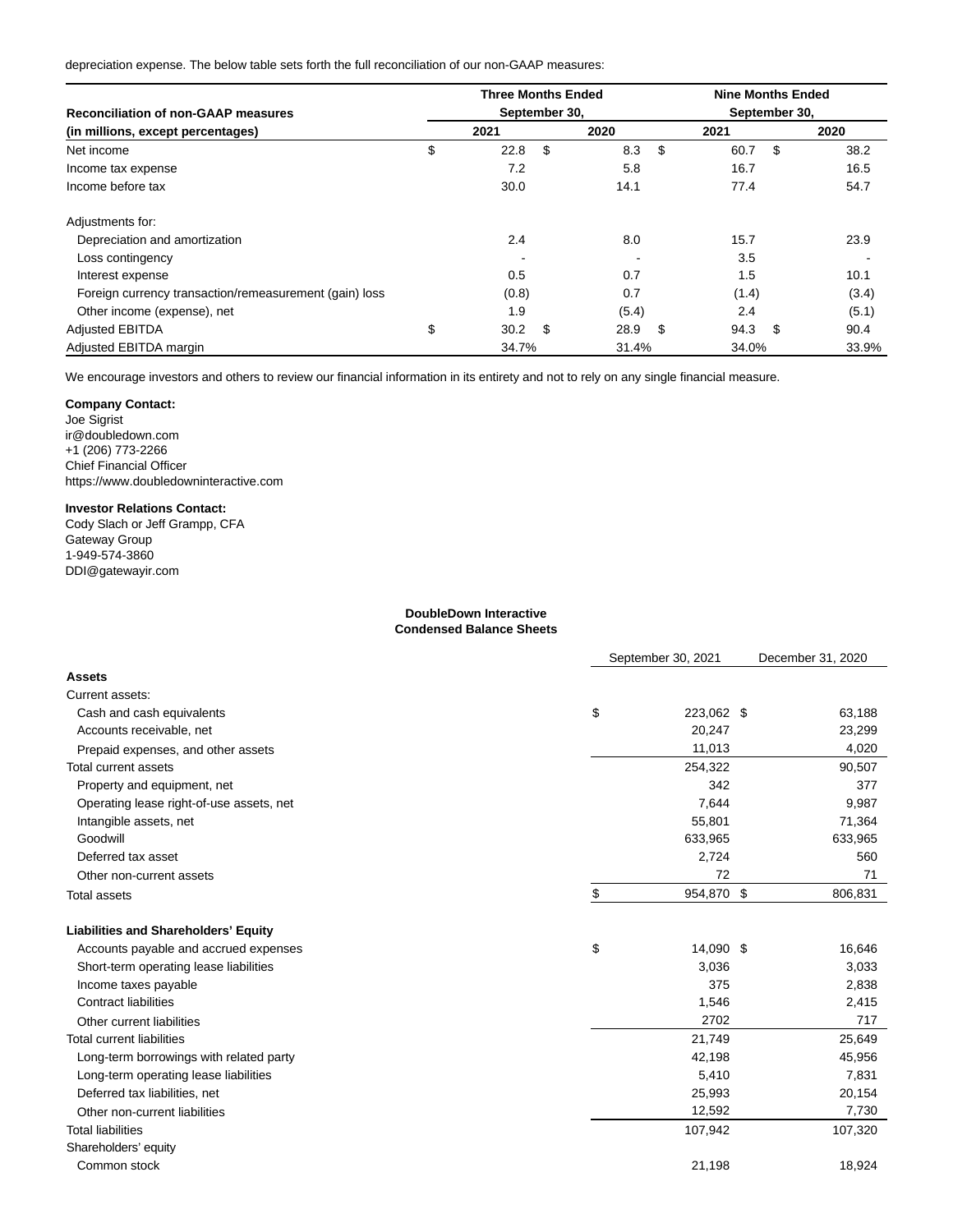| Additional paid-in-capital                 | 672.242    | 588,064 |
|--------------------------------------------|------------|---------|
| Accumulated other comprehensive income     | 23.109     | 22,815  |
| Retained earnings                          | 130.379    | 69.708  |
| Total shareholders' equity                 | 846.928    | 699.511 |
| Total liabilities and shareholders' equity | 954.870 \$ | 806.831 |
|                                            |            |         |

# **DoubleDown Interactive Condensed Statement of Operations (Unaudited)**

|                                                  | <b>Three Months Ended</b> |           |           | Nine Months Ended<br>September 30. |           |  |
|--------------------------------------------------|---------------------------|-----------|-----------|------------------------------------|-----------|--|
|                                                  | September 30,             |           |           |                                    |           |  |
|                                                  |                           | 2021      | 2020      | 2021                               | 2020      |  |
| Revenue                                          | \$                        | 87,007 \$ | 92,166 \$ | 276,902 \$                         | 267,305   |  |
| Operating expenses:                              |                           |           |           |                                    |           |  |
| Cost of revenue <sup>(1)</sup>                   |                           | 30,485    | 32,648    | 96,823                             | 94,345    |  |
| Sales and marketing <sup>(1)</sup>               |                           | 17,161    | 20,905    | 56,913                             | 53,688    |  |
| Research and development <sup>(1)</sup>          |                           | 4,537     | 4,635     | 14,635                             | 13,847    |  |
| General and administrative <sup>(1)</sup>        |                           | 4,674     | 5,103     | 17,684                             | 14,983    |  |
| Depreciation and amortization                    |                           | 2,359     | 7,978     | 15,704                             | 23,938    |  |
| Total operating expenses                         |                           | 59,216    | 71,269    | 201,759                            | 200,801   |  |
| Operating income                                 |                           | 27,791    | 20,897    | 75,143                             | 66,504    |  |
| Other income (expense):                          |                           |           |           |                                    |           |  |
| Interest expense                                 |                           | (500)     | (719)     | (1,521)                            | (10, 142) |  |
| Interest income                                  |                           | 25        | 18        | 108                                | 189       |  |
| Gain on foreign currency transactions            |                           | 634       | 558       | 1,040                              | 3,167     |  |
| Gain (loss) on foreign currency remeasurement of |                           |           |           |                                    |           |  |
| intercompany items                               |                           | 215       | (1,251)   | 353                                | 233       |  |
| Other, net                                       |                           | 1,853     | (5, 437)  | 2,261                              | (5,262)   |  |
| Total other expense, net                         |                           | 2,227     | (6, 831)  | 2,241                              | (11, 815) |  |
| Income before income tax                         |                           | 30,018    | 14,066    | 77,384                             | 54,689    |  |
| Income tax expense                               |                           | (7, 185)  | (5,768)   | (16, 713)                          | (16, 539) |  |
| Net income                                       | \$                        | 22,833 \$ | 8,298 \$  | 60,671 \$                          | 38,150    |  |
| Other comprehensive income (expense):            |                           |           |           |                                    |           |  |
| Pension adjustments, net of tax                  |                           | (81)      | (20)      | (121)                              | (211)     |  |
| Gain on foreign currency translation             |                           | (800)     | (657)     | 415                                | 15,869    |  |
| Comprehensive income                             | \$                        | 21,952 \$ | 7,621 \$  | 60,965 \$                          | 53,808    |  |
| Earnings per share:                              |                           |           |           |                                    |           |  |
| <b>Basic</b>                                     | \$                        | $9.91$ \$ | $3.75$ \$ | $27.03$ \$                         | 22.83     |  |
| <b>Diluted</b>                                   | \$                        | $9.91$ \$ | $3.75$ \$ | 27.03 \$                           | 17.30     |  |
| Weighted average shares outstanding:             |                           |           |           |                                    |           |  |
| <b>Basic</b>                                     |                           | 2,303,192 | 2,214,522 | 2,244,404                          | 1,670,715 |  |
| <b>Diluted</b>                                   |                           | 2,303,192 | 2,214,522 | 2,244,404                          | 2,360,310 |  |
| (1) Excluding depreciation and amortization      |                           |           |           |                                    |           |  |

## **DoubleDown Interactive Condensed Statement of Cash Flows (Unaudited)**

|                                                                            |               | Nine months ended | Nine months ended |  |
|----------------------------------------------------------------------------|---------------|-------------------|-------------------|--|
|                                                                            | September 30, |                   | September 30,     |  |
|                                                                            |               | 2021              | 2020              |  |
| Cash flow from operating activities:                                       |               |                   |                   |  |
| Net Income                                                                 | \$            | 60.671 \$         | 38,150            |  |
| Adjustments to reconcile net income to net cash from operating activities: |               |                   |                   |  |
| Depreciation and amortization                                              |               | 15.704            | 23,938            |  |
| Gain(Loss) on foreign currency remeasurement of intercompany item          |               | (353)             | (233)             |  |
| Deferred taxes                                                             |               | 3,524             | 4,477             |  |
| Non-cash interest expense                                                  |               |                   | 5,015             |  |
| Working capital adjustments:                                               |               |                   |                   |  |